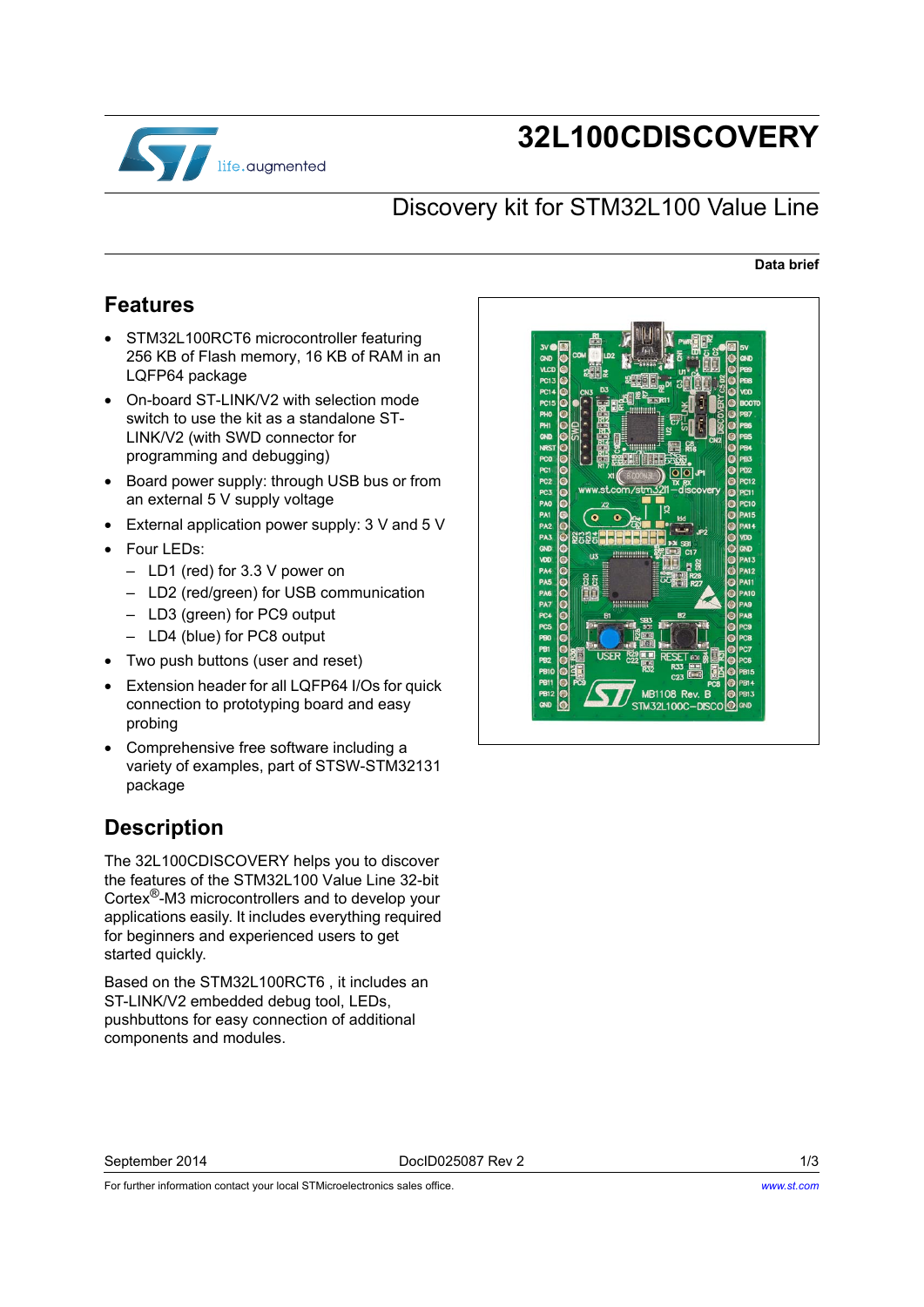### <span id="page-1-0"></span>**System requirements**

- Windows PC (XP, 7, 8)
- USB type A to Mini-B cable

### <span id="page-1-1"></span>**Development toolchains**

- IAR EWARM (IAR Embedded Workbench<sup>®</sup>)
- Keil® MDK-ARM™
- GCC-based IDE (ARM $^{\circledR}$  Atollic $^{\circledR}$  TrueSTUDIO $^{\circledR}, \ldots$ ).

#### **Demonstration software**

The demonstration software is preloaded in the board Flash memory. It uses the user button B1 to change the blinking frequency of the green LED LD3. Each click on the button is confirmed by the blue LED LD4.

[The latest versions of the demonstration source code and associated documentation can be](www.st.com/stm32f0discovery)  downloaded from www.st.com/stm32l1-discovery.

# **Ordering information**

To order the discovery kit for STM32L100 Value Line microcontrollers, use the STM32L100C-DISCO order code.

# **Revision history**

| <b>Date</b> | <b>Revision</b> | <b>Changes</b>                                                                                                                                                           |
|-------------|-----------------|--------------------------------------------------------------------------------------------------------------------------------------------------------------------------|
| 08-Aug-2014 |                 | Initial version.                                                                                                                                                         |
| 29-Sep-2014 | 2               | Updated Section: Features and Section: Description to introduce<br>STSW-STM32131.<br>Updated Section : System requirements.<br>Updated Section : Development toolchains. |

#### **Table 1. Document revision history**